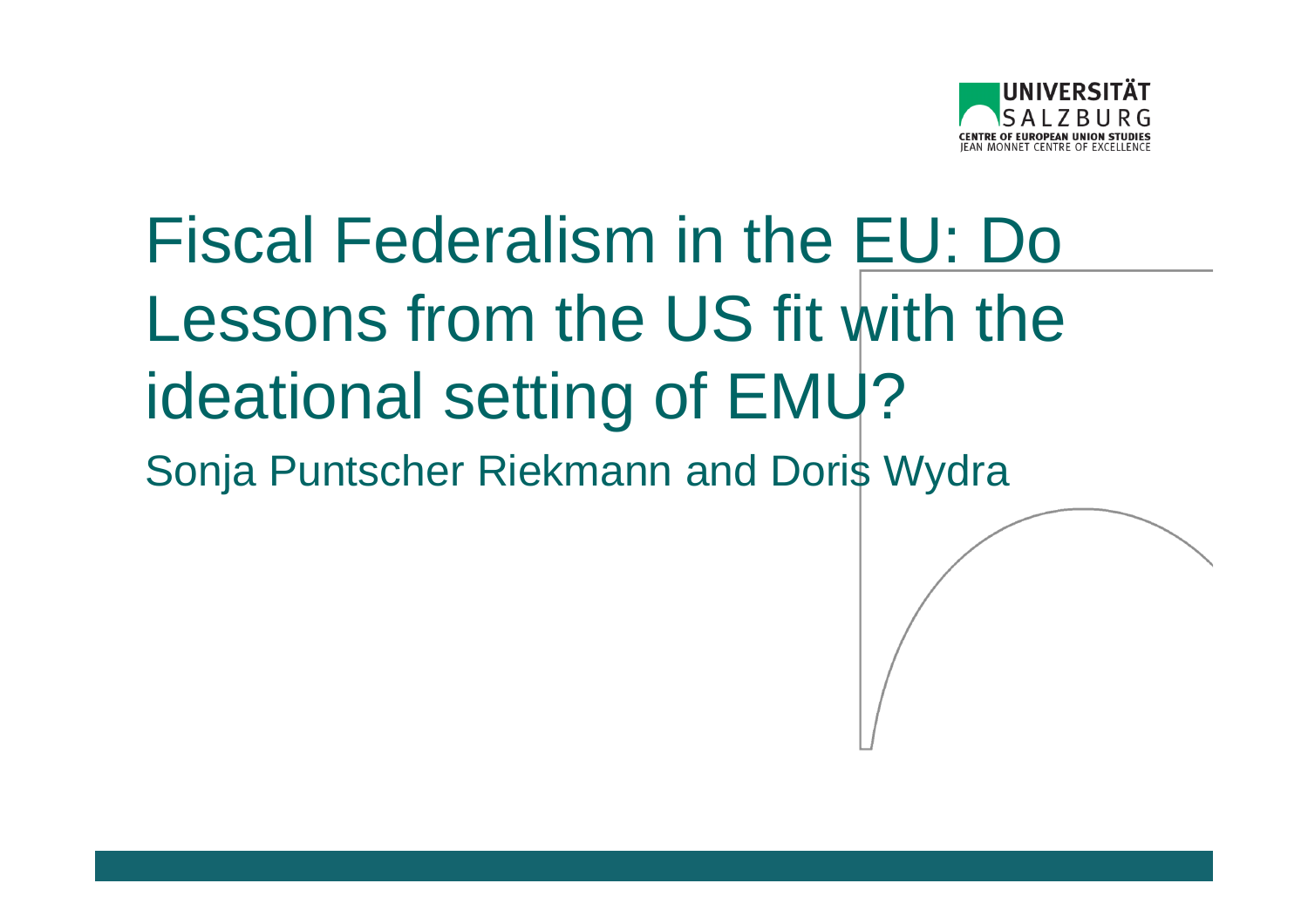

#### Research Questions

- $\blacksquare$  How to build a (political) community of heterogeneous members to pursue a common interest
- What do we learn from other experiences?
- What do we learn from a comparison with the US?
- Puzzle: Growing comparisons with the US, balance between positive and negative outcomes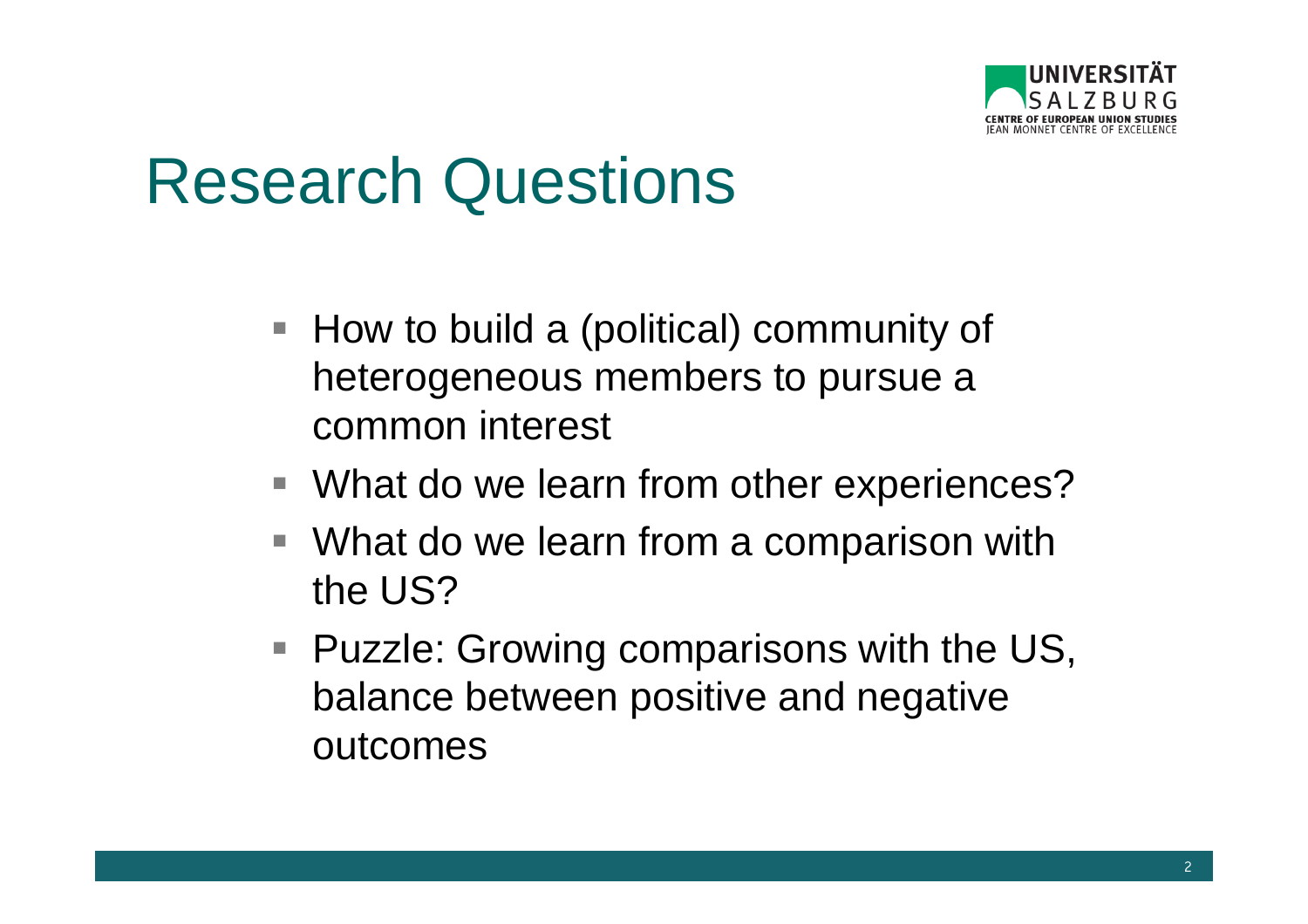

# Community building

- $\mathcal{L}_{\mathcal{A}}$  Common threat and vulnerability (Eurocrisis)
- П Accpetance of a hegemon (Germany?)
- $\overline{\mathbb{R}}$  Institutional separation of problem solving and re-distribution (Shift form European regulatory to re-distributional policy in the crisis?)
- (Scharpf 1994, 2012)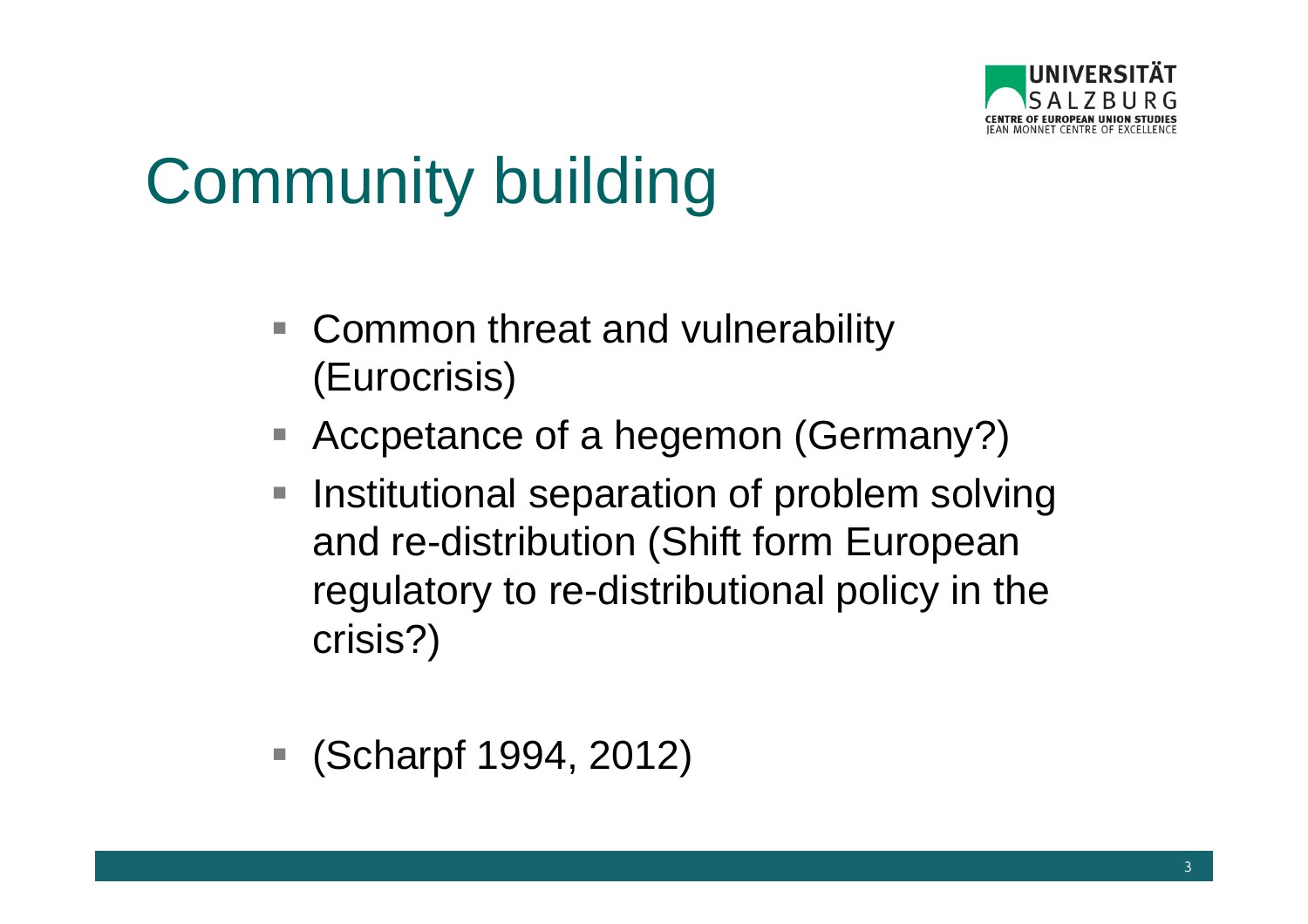

# Factors determining EU construction

- **Integration concomitant with growth of**  $\mathbb{R}^3$ national influence
- $\mathcal{L}_{\mathcal{A}}$  Joint decision trap & creation of supranational power to escape it
- Politics of compensation
- Asymmetrical integration of EMU (No OCA; simultaneous centralisation and decentralisation)
- Ad-hoc vs creative long-term solutions
- Generalised public support?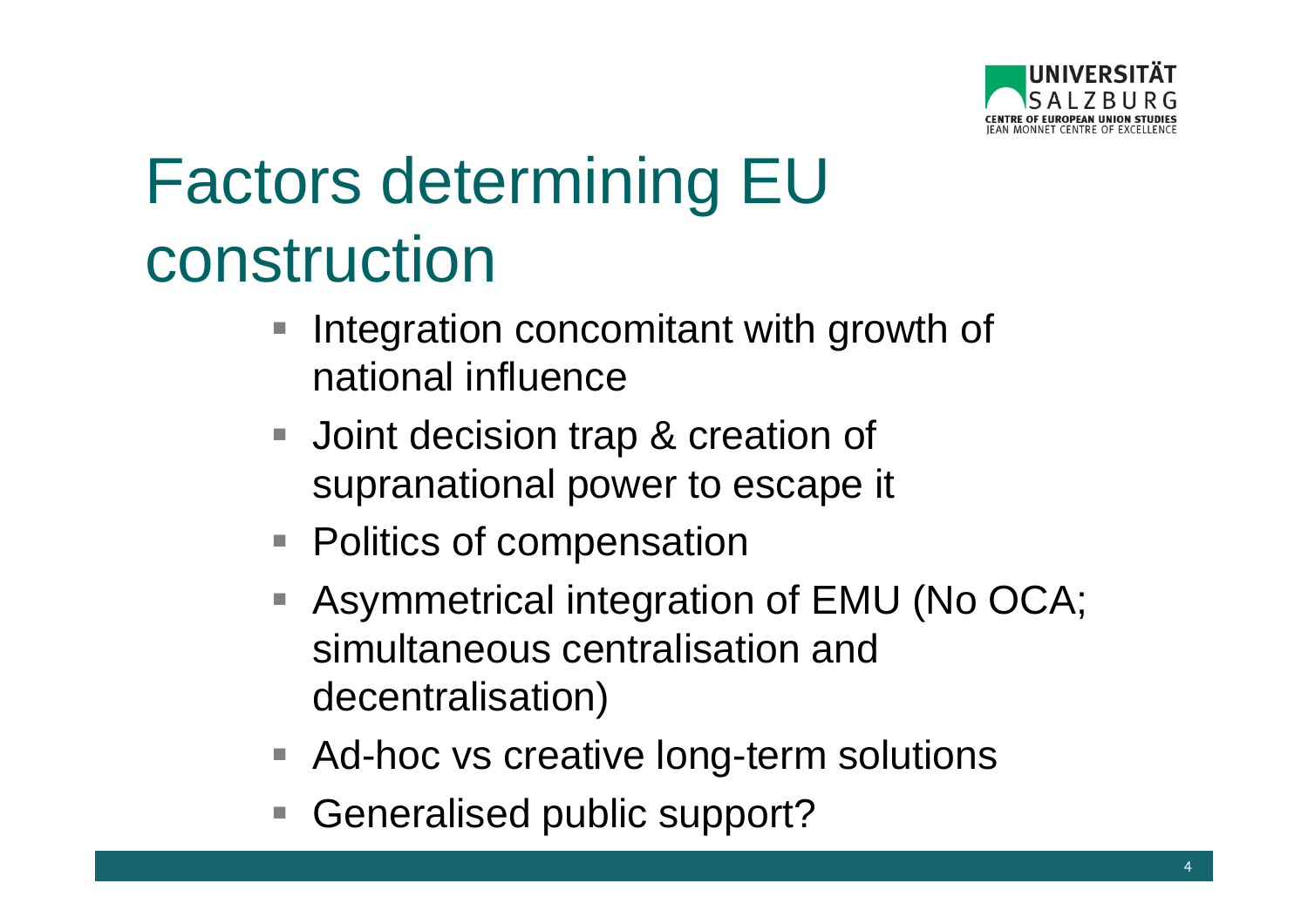

- **Constitutional moment**  $\overline{\phantom{a}}$
- **US: War of independence and ensuing** problems leading to the Constitution of 1787 (also spurred by debts of war)
- $\overline{\phantom{a}}$  EU: Federal vision and pragmatism (federalisation by stealth?) Constitutional Convention and negative referenda
- The Eurocrisis as constitutional moment?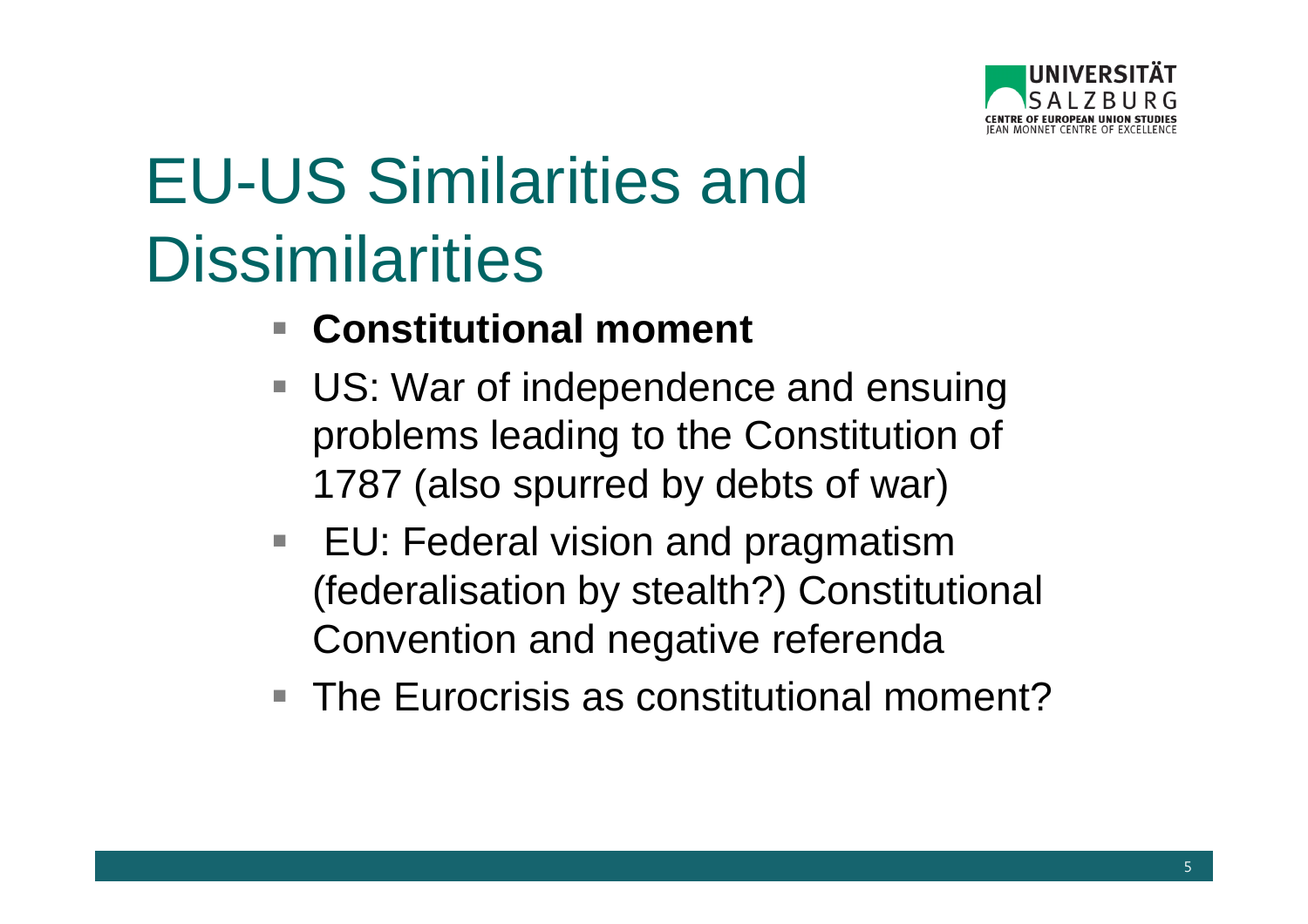

- The role of Courts
- **US Supreme Court: Oscillating between** Centralisation and Decentralisation: Managing diversity
- ECJ: Motor of integration and constitutionalisation of the Union (supremacy and direct effect; implementing four freedoms; Fundamental Rights regime; mutual recognition; circumventing the joint decision trap; see also Pringle judgement 2012)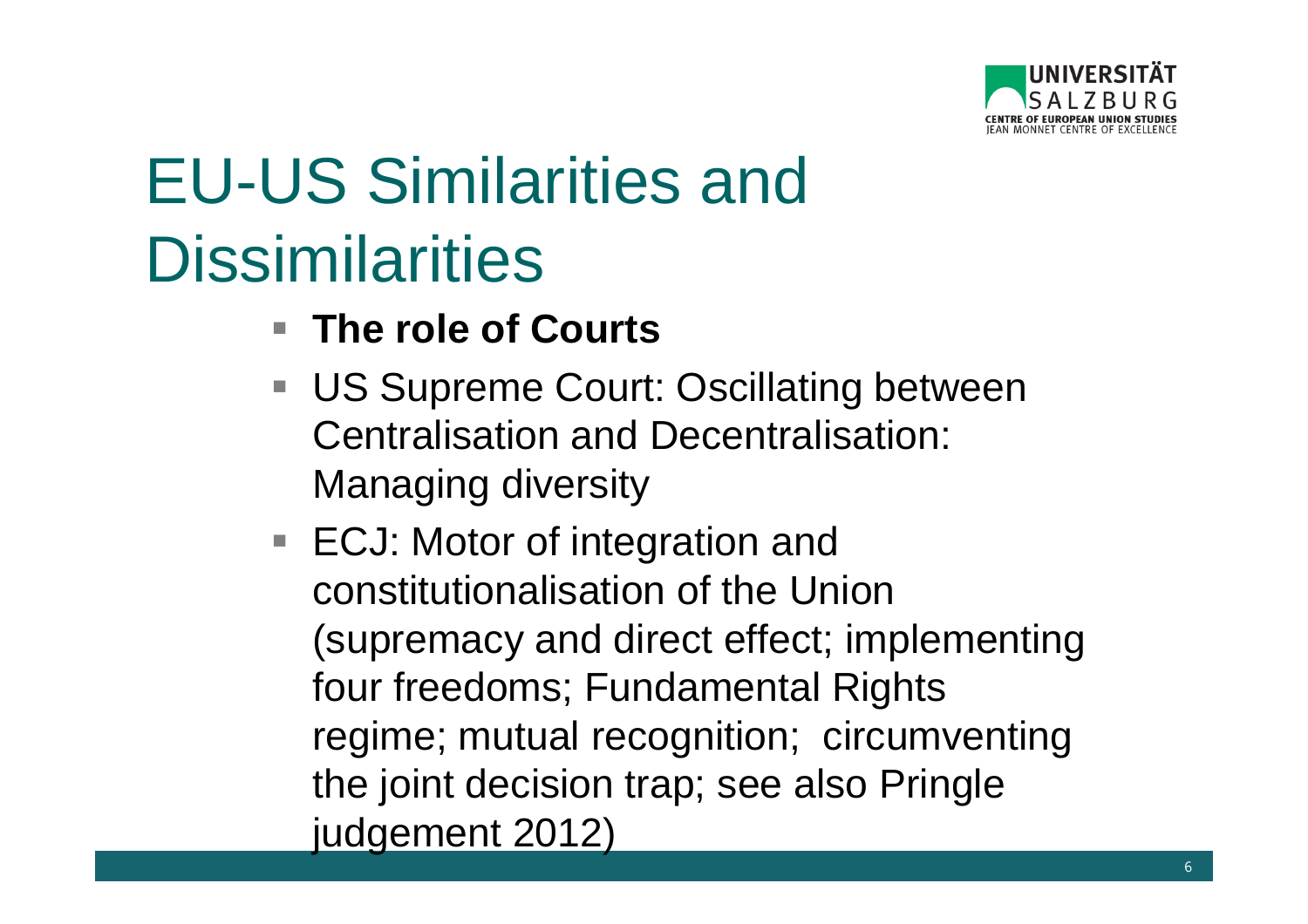

- **Creating a common currency** $\Box$
- $\mathbb{R}^3$  Long struggles to create a common currency and relevant institutions in both cases
- $\mathcal{L}_{\mathcal{A}}$ Debt administration triggering federalisation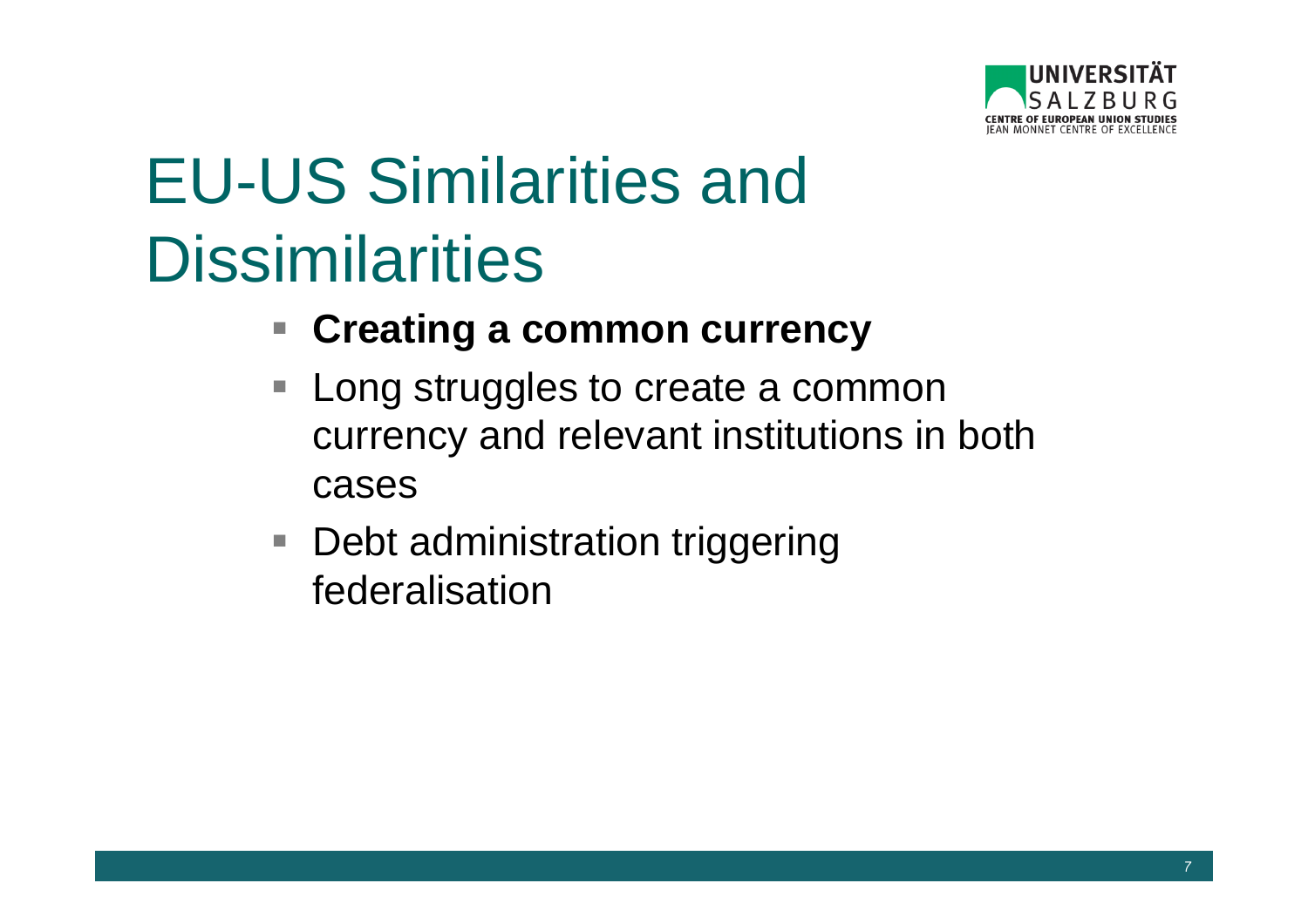

- **Stabilisation and re-distribution**
- Diversity & Inequality: Inequality and socioeconomic imbalances as threat to union
- **STATE** Bail-out and Grant policy (US)
- **STATE**  No-bail-out clause & sound fiscal policy: voluntary in the US vs imposed in EU
- Problems of control & sanctions in case of infringement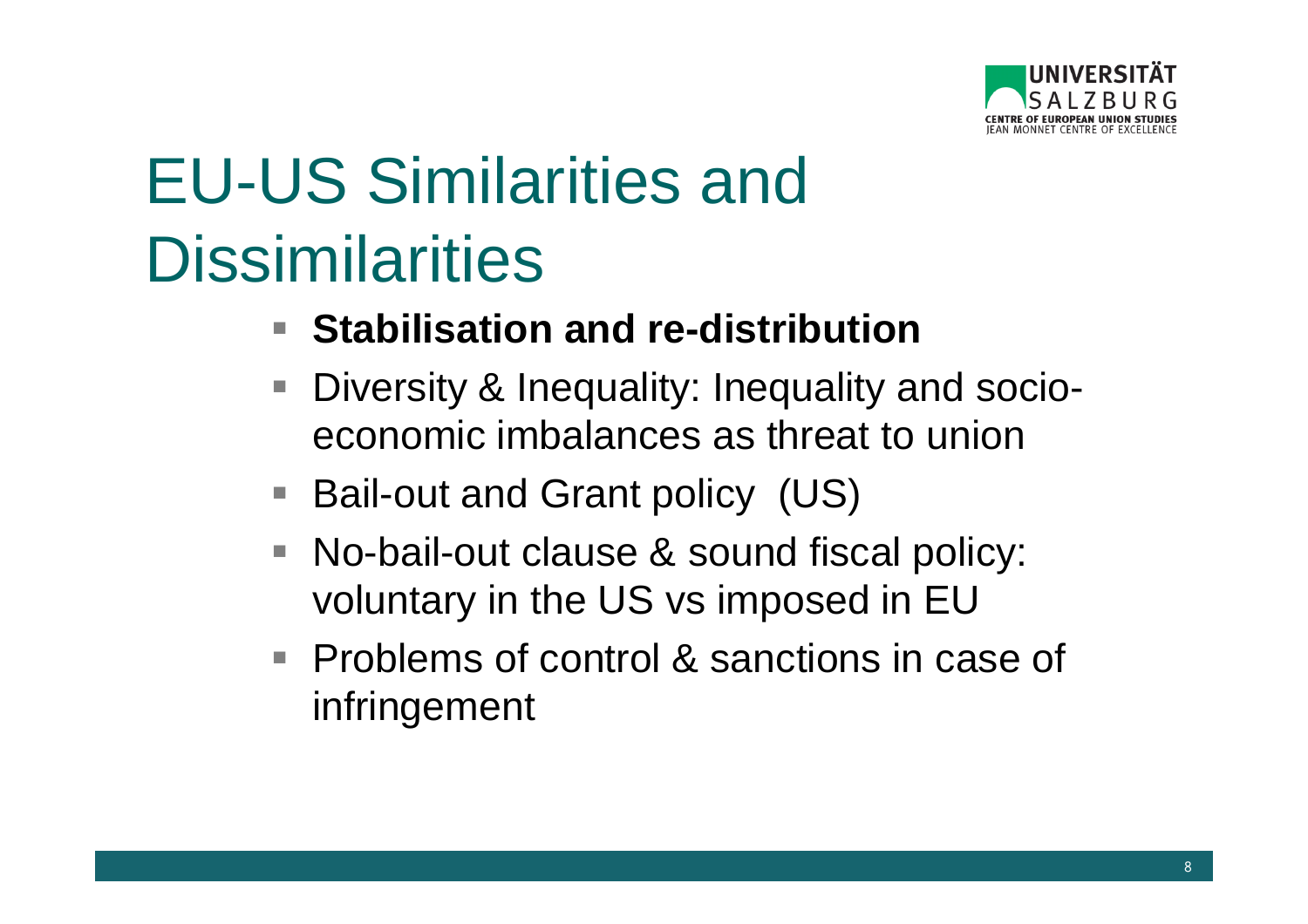

# Fiscal Crisis, Integration Failure and New Constitutionalisation

- $\Box$ Where do we stand now?
- At the crossroad of deepening, renationalisation, differentiation and exit strategies (enlargement?)
- Aid & Austerity, Bailout & Conditionality
- $\mathcal{L}_{\mathcal{A}}$ EFSF/ESM, Sixpack, Twopack, Fiscal Pact
- Single Supervisory mechanism
- Supranationalism vs Intergovernmentalism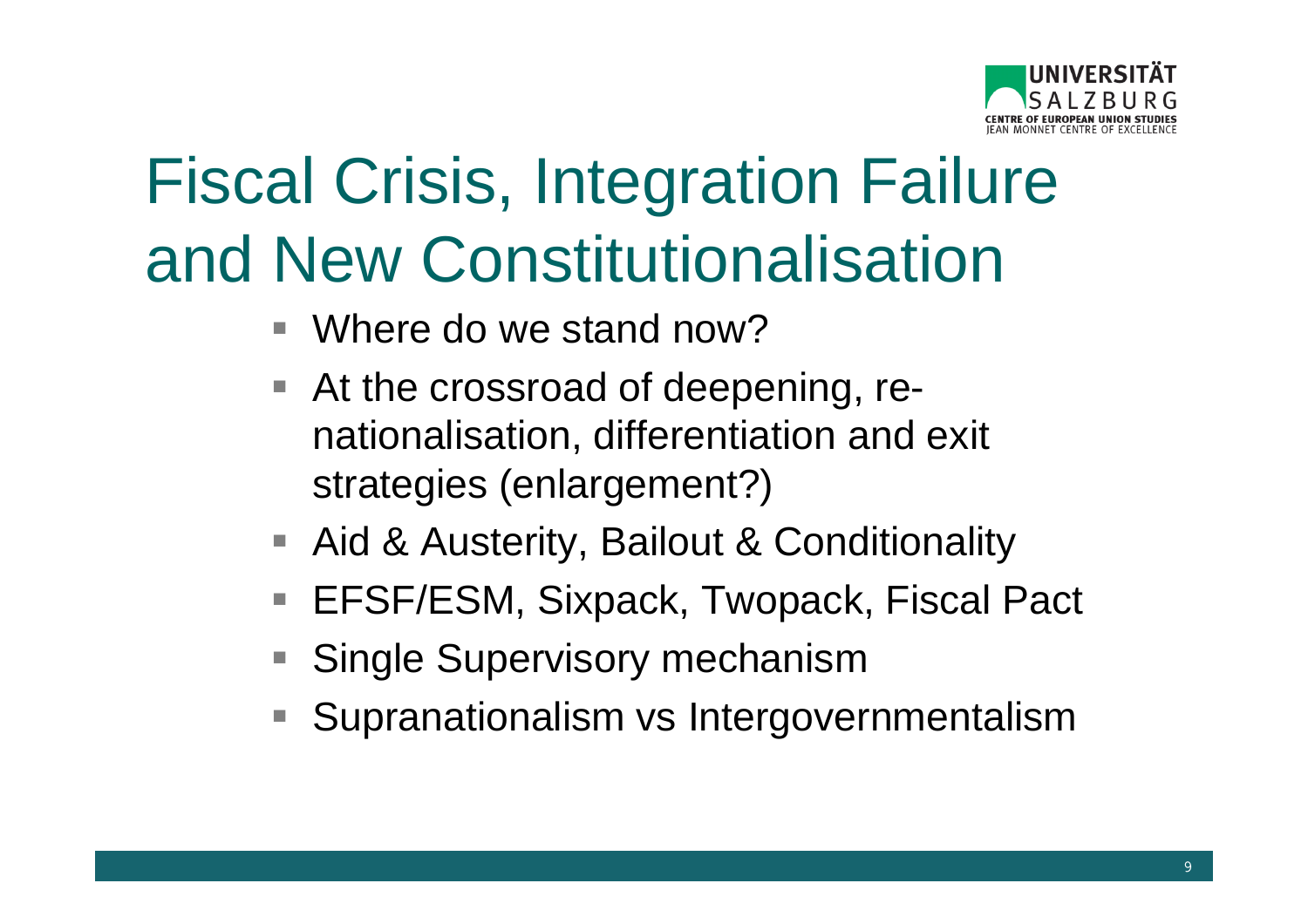

# Fiscal Crisis, Integration Failure and New Constitutionalisation

- Commission's "Blueprint for a deep and  $\mathbb{R}^n$ genuine EMU" (short-, medium & long term) (see also EP resolution)
- Reform within the Treaties
- Reform by Treaty Revision: Fiscal Federalism
- **STATE**  Legitimacy & Accountability: EP & NPs, Convention
- Elusion of the European Council? (see EUCO 205/12) Role of national elections